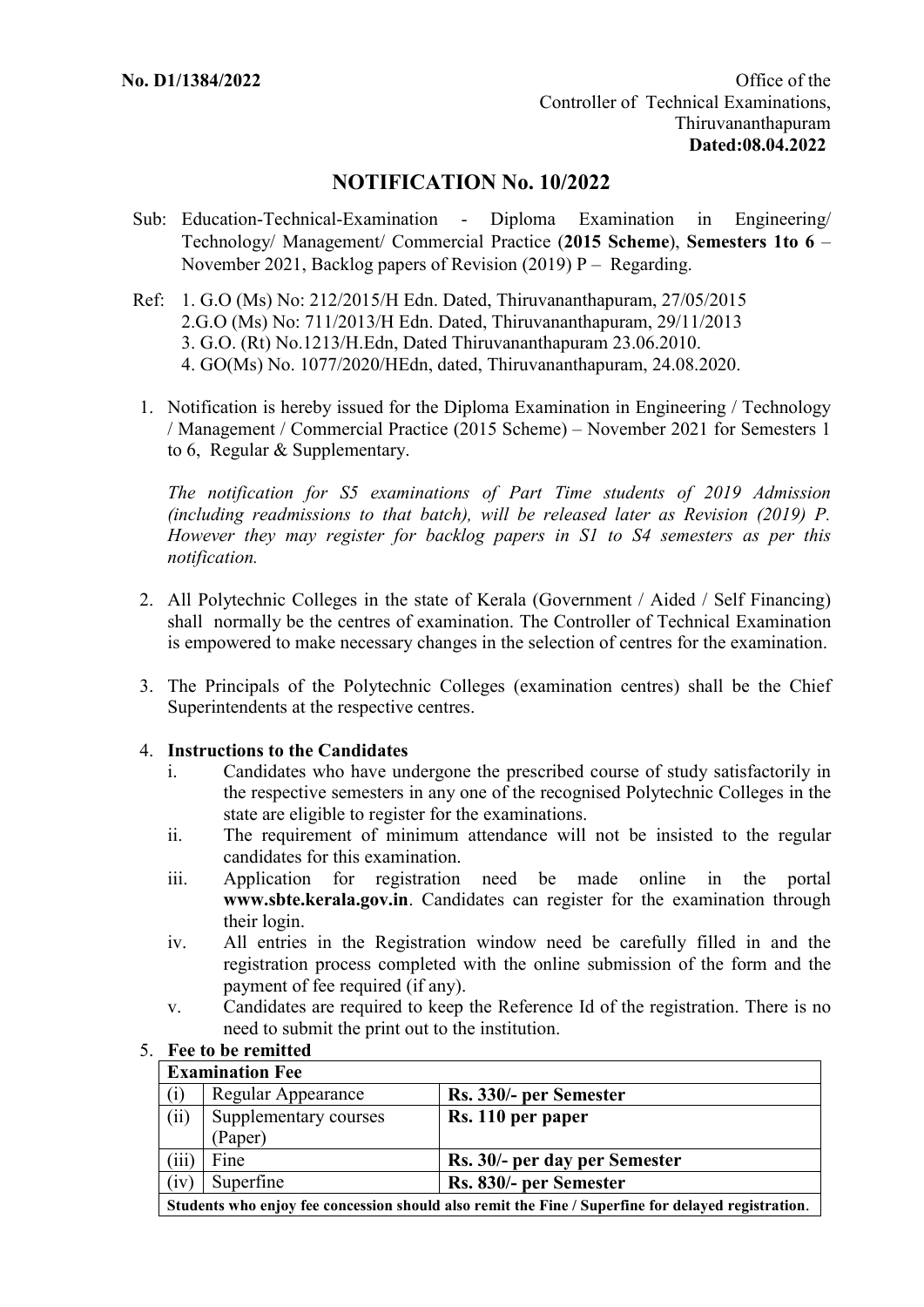## 6. **Dates for Online Registration – Remittance of Fee.**

The online registration for examination and remittance of fee starts on  $8<sup>th</sup>$  April 2022. The last date for the online registration shall be as

| Online registration starts                     | $8th$ April 2022                                                                                                                                                            |
|------------------------------------------------|-----------------------------------------------------------------------------------------------------------------------------------------------------------------------------|
| Last date for online registration without fine | $\overline{18}^{\text{th}}$ April 2022                                                                                                                                      |
|                                                |                                                                                                                                                                             |
| day                                            |                                                                                                                                                                             |
|                                                |                                                                                                                                                                             |
|                                                |                                                                                                                                                                             |
|                                                | Last date for the registration with fine of Rs. $30$ per $20th$ April 2022<br>Last date for the registration with superfine of Rs. 830. $\vert$ 22 <sup>nd</sup> April 2022 |

## 7. **General Instructions**

- Students eligible for Fee concessions shall also complete the registrations with in the dates prescribed, failing which they have to remit the fine applicable as per Clause 5.
- ii. The Fee for the examination shall be remitted through online mode along with the registration. Payment through other modes will not be accepted.
- iii. **Remittance of fee will not be a claim for writing the examination.** 
	- Regular candidates are eligible to write the examination only after fulfilling the conditions laid down in para 2.9(ii) a and b in the GO(MS) No. 212/2015/HEdn dated 27.05.2015.

## 8. **Hall Ticket**

- i. The Hall ticket of the candidate shall be issued to all the eligible candidates.
- ii. Supplementary candidates have to produce a valid Government issued photo identity card (Aadhar, PAN Card, Driving Licence, Office id from Government Public sector institutions) along with the hall ticket.
- iii. No candidate is permitted to appear for the examination without Hall Ticket.
- 9. The rules now in force with regard to the realization of Examination fee from Scheduled Caste, Scheduled Tribe and Educationally Backward Classes may be followed. The Principals of Polytechnic Colleges should get the amount reimbursed from the SC/ST Department.
- 10. Changes of Centre for the Examination will not be allowed to any candidate.
- 11. Extra time up to 10 minutes per hour for the scheduled duration of each theory paper for all the papers of the examination is sanctioned to physically handicapped candidates with 40% and above disability as per G.O.(MS) No.09/92/H.Edn dt:6.1.1992. Such candidates should obtain permission from the Director of Technical Education in this regard.
- 12. Malpractice in any form during the examination is not permitted. Candidates indulging in malpractices are liable to undergo punishment as contained in GO(Rt) No. 1077/2020/HEdn dated, Thiruvananthapuram, 24.08.2020.
- 13. The conduct of examinations shall be strictly adhering to the health advisories in force.

## 14. **Publication of Result:**

The result of the examination will be published in www.sbte.kerala.gov.in